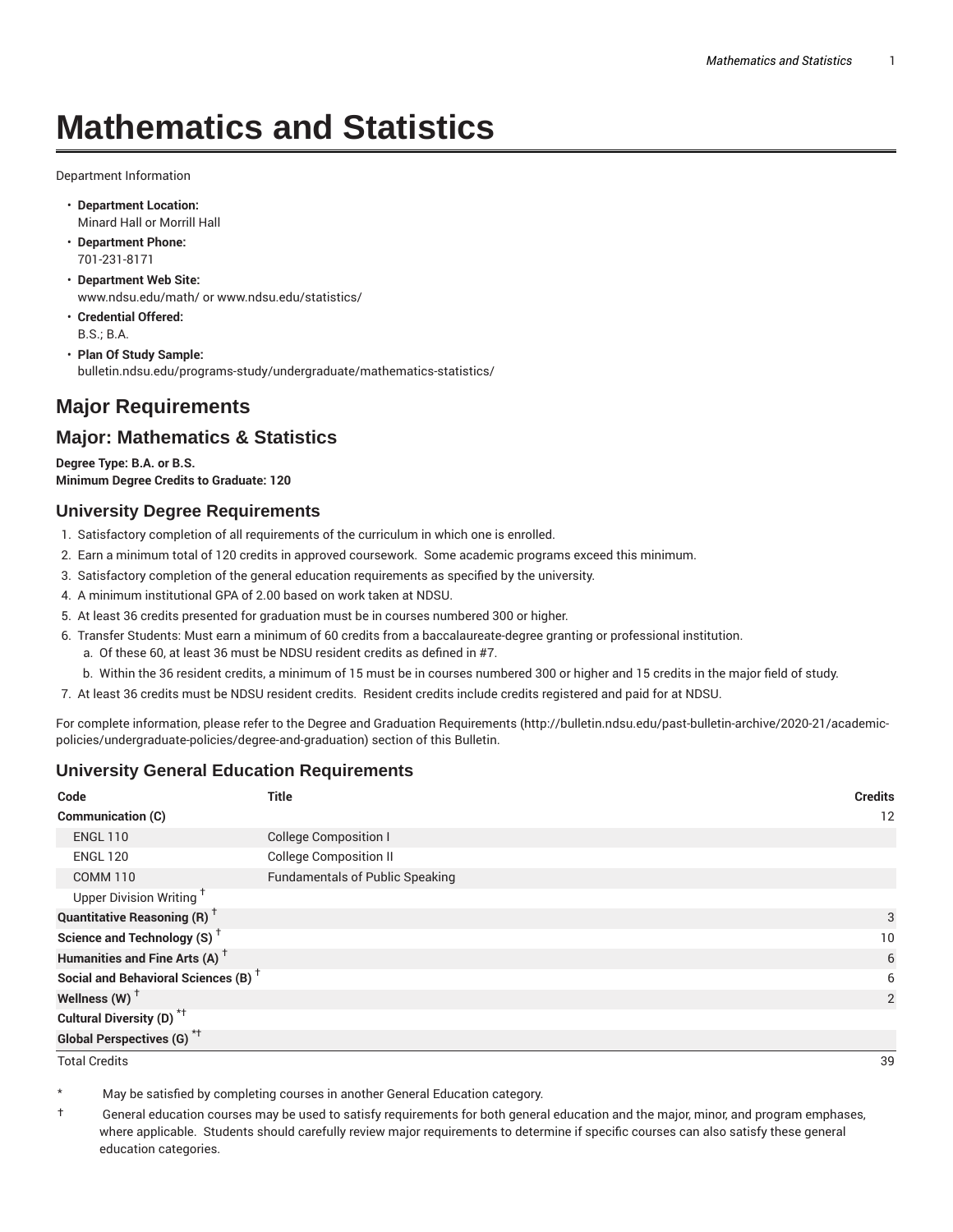• A list of university approved general education courses and administrative policies are available here (http://bulletin.ndsu.edu/past-bulletinarchive/2020-21/academic-policies/undergraduate-policies/general-education/#genedcoursestext).

## **College Requirements**

| Code                                                                                                                                                             | Title                                                                                      | Credits |
|------------------------------------------------------------------------------------------------------------------------------------------------------------------|--------------------------------------------------------------------------------------------|---------|
| Bachelor of Arts (BA) Degree – An additional 12 credits Humanities and Social Sciences and proficiency at the second year level in a modern<br>foreign language. |                                                                                            |         |
|                                                                                                                                                                  | Bachelor of Science (BS) Degree - An additional 6 credits in Humanities or Social Sciences |         |

Humanities and Social Sciences may be fulfilled by any course having the following prefix: ADHM, ANTH, ARCH, ART, CJ, CLAS, COMM, ECON, ENGL, FREN, GEOG, GERM, HDFS, HIST, LA, LANG, MUSC, PHIL, POLS, PSYC, RELS, SOC, SPAN, THEA, WGS, or any course from the approved list of general education courses in humanities and social sciences (general education categories A and B). These credits must come from outside the department of the student's major.

## **Mathematics & Statistics Major Requirements**

A grade of 'C' or better is required in all MATH and STAT prefix courses.

| Code                                 | <b>Title</b>                                          | <b>Credits</b> |
|--------------------------------------|-------------------------------------------------------|----------------|
| <b>Math Major Core Requirements</b>  |                                                       |                |
| <b>MATH 129</b>                      | <b>Basic Linear Algebra</b>                           | 3              |
| <b>MATH 165</b>                      | Calculus I (May satisfy general education category R) | 4              |
| <b>MATH 166</b>                      | Calculus II                                           | 4              |
| <b>MATH 265</b>                      | Calculus III                                          | 4              |
| <b>MATH 266</b>                      | Introduction to Differential Equations                | 3              |
| <b>MATH 270</b>                      | Introduction to Abstract Mathematics                  | 3              |
| <b>MATH 329</b>                      | Intermediate Linear Algebra                           | 3              |
| <b>MATH 346</b>                      | Metric Space Topology                                 | 3              |
| <b>MATH 450</b>                      | Real Analysis I                                       | 3              |
| <b>MATH 491</b>                      | Seminar                                               | $\overline{2}$ |
| <b>Mathematics Electives</b>         | Any 300-400 level                                     | 3              |
| <b>Statistics Major Requirements</b> |                                                       |                |
| <b>STAT 330</b>                      | <b>Introductory Statistics</b>                        | 3              |
| <b>STAT 461</b>                      | <b>Applied Regression Models</b>                      | 3              |
| <b>STAT 462</b>                      | Introduction to Experimental Design (Capstone)        | 3              |
| <b>STAT 467</b>                      | Probability and Mathematical Statistics I             | 3              |
| <b>STAT 468</b>                      | <b>Probability and Mathematical Statistics II</b>     | 3              |
| <b>Statistics Electives</b>          | 400 level other than those listed above               | 18             |
| <b>Related Required Courses:</b>     |                                                       |                |
| <b>CSCI 160</b>                      | Computer Science I                                    | 4              |
| <b>CSCI 161</b>                      | Computer Science II                                   | 4              |
| <b>Total Credits</b>                 |                                                       | 76             |

# **Major Requirements**

# **Major: Mathematics & Statistics Pre-Actuarial Option**

**Degree Type: B.A. or B.S. Minimum Degree Credits to Graduate: 120**

## **University Degree Requirements**

- 1. Satisfactory completion of all requirements of the curriculum in which one is enrolled.
- 2. Earn a minimum total of 120 credits in approved coursework. Some academic programs exceed this minimum.
- 3. Satisfactory completion of the general education requirements as specified by the university.
- 4. A minimum institutional GPA of 2.00 based on work taken at NDSU.
- 5. At least 36 credits presented for graduation must be in courses numbered 300 or higher.
- 6. Transfer Students: Must earn a minimum of 60 credits from a baccalaureate-degree granting or professional institution.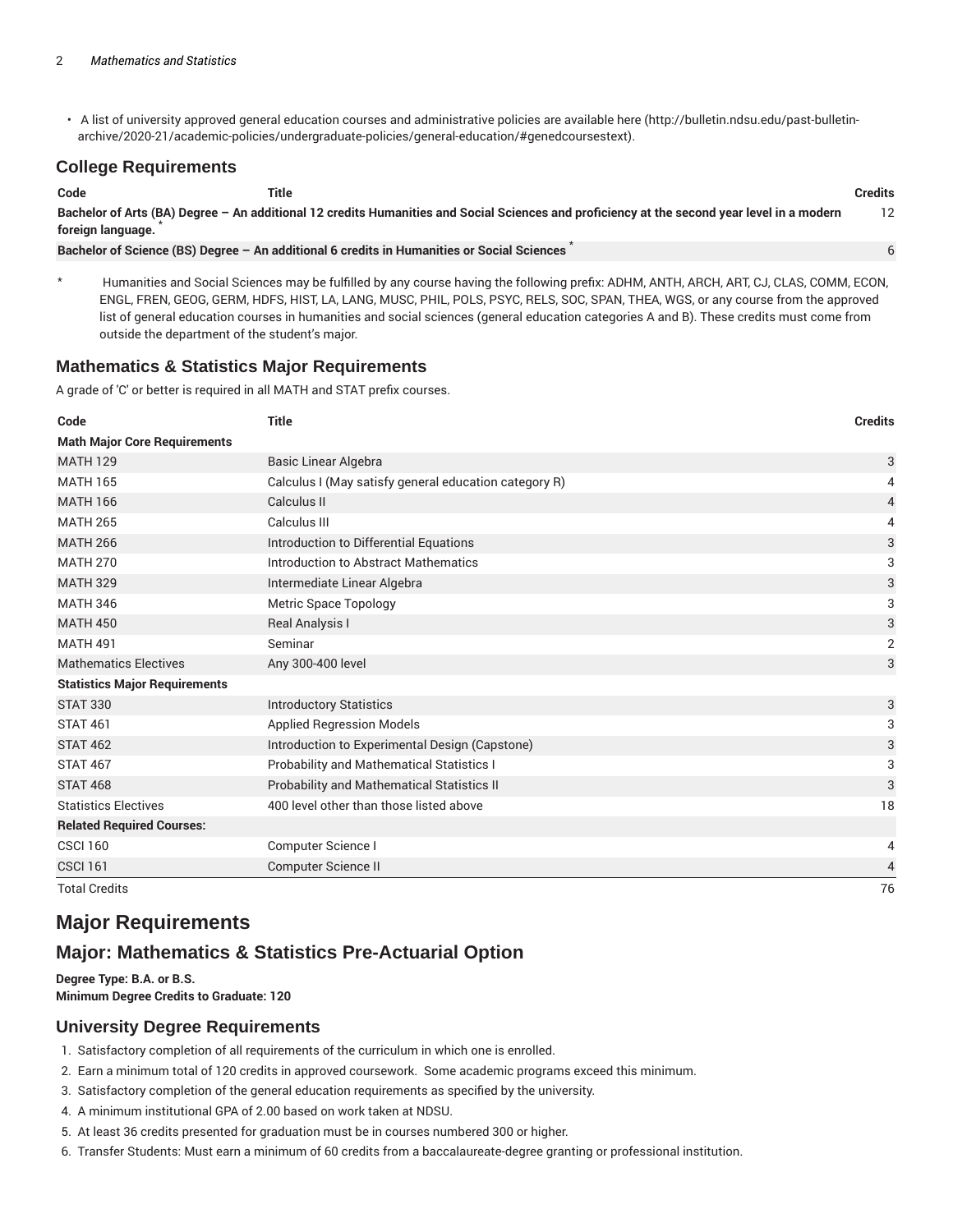- a. Of these 60, at least 36 must be NDSU resident credits as defined in #7.
- b. Within the 36 resident credits, a minimum of 15 must be in courses numbered 300 or higher and 15 credits in the major field of study.
- 7. At least 36 credits must be NDSU resident credits. Resident credits include credits registered and paid for at NDSU.

For complete information, please refer to the Degree and Graduation Requirements (http://bulletin.ndsu.edu/past-bulletin-archive/2020-21/academicpolicies/undergraduate-policies/degree-and-graduation) section of this Bulletin.

#### **University General Education Requirements**

| Code                                            | <b>Title</b>                           | <b>Credits</b> |
|-------------------------------------------------|----------------------------------------|----------------|
| <b>Communication (C)</b>                        |                                        | 12             |
| <b>ENGL 110</b>                                 | <b>College Composition I</b>           |                |
| <b>ENGL 120</b>                                 | <b>College Composition II</b>          |                |
| <b>COMM 110</b>                                 | <b>Fundamentals of Public Speaking</b> |                |
| Upper Division Writing <sup>†</sup>             |                                        |                |
| <b>Quantitative Reasoning (R)</b> <sup>†</sup>  |                                        | 3              |
| Science and Technology (S) <sup>+</sup>         |                                        | 10             |
| Humanities and Fine Arts (A) <sup>+</sup>       |                                        | 6              |
| Social and Behavioral Sciences (B) <sup>+</sup> |                                        | 6              |
| Wellness $(W)$ <sup>†</sup>                     |                                        | 2              |
| Cultural Diversity (D) <sup>*†</sup>            |                                        |                |
| <b>Global Perspectives (G)</b> <sup>*†</sup>    |                                        |                |
| <b>Total Credits</b>                            |                                        | 39             |

May be satisfied by completing courses in another General Education category.

† General education courses may be used to satisfy requirements for both general education and the major, minor, and program emphases, where applicable. Students should carefully review major requirements to determine if specific courses can also satisfy these general education categories.

• A list of university approved general education courses and administrative policies are available here (http://bulletin.ndsu.edu/past-bulletinarchive/2020-21/academic-policies/undergraduate-policies/general-education/#genedcoursestext).

## **College Requirements**

| Code              | Title                                                                                                                                       | <b>Credits</b> |
|-------------------|---------------------------------------------------------------------------------------------------------------------------------------------|----------------|
|                   | Bachelor of Arts (BA) Degree – An additional 12 credits Humanities and Social Sciences and proficiency at the second year level in a modern |                |
| foreign language. |                                                                                                                                             |                |
|                   | Bachelor of Science (BS) Degree - An additional 6 credits in Humanities or Social Sciences                                                  |                |

\* Humanities and Social Sciences may be fulfilled by any course having the following prefix: ADHM, ANTH, ARCH, ART, CJ, CLAS, COMM, ECON, ENGL, FREN, GEOG, GERM, HDFS, HIST, LA, LANG, MUSC, PHIL, POLS, PSYC, RELS, SOC, SPAN, THEA, WGS, or any course from the approved list of general education courses in humanities and social sciences (general education categories A and B). These credits must come from outside the department of the student's major.

#### **Major Requirements**

A grade of 'C' or better is required for all courses used toward the major.

| Code                                                | Title                                                 | <b>Credits</b> |
|-----------------------------------------------------|-------------------------------------------------------|----------------|
| <b>Science and Mathematics College Requirements</b> |                                                       | $6 - 12$       |
| <b>Math Major Requirements</b>                      |                                                       |                |
| <b>MATH 129</b>                                     | Basic Linear Algebra                                  | 3              |
| <b>MATH 165</b>                                     | Calculus I (May satisfy general education category R) | $\overline{4}$ |
| <b>MATH 166</b>                                     | Calculus II                                           | 4              |
| <b>MATH 265</b>                                     | Calculus III                                          | $\overline{4}$ |
| <b>MATH 266</b>                                     | Introduction to Differential Equations                | 3              |
| <b>MATH 270</b>                                     | Introduction to Abstract Mathematics                  | 3              |
| <b>MATH 329</b>                                     | Intermediate Linear Algebra                           | 3              |
| <b>MATH 346</b>                                     | Metric Space Topology                                 | 3              |